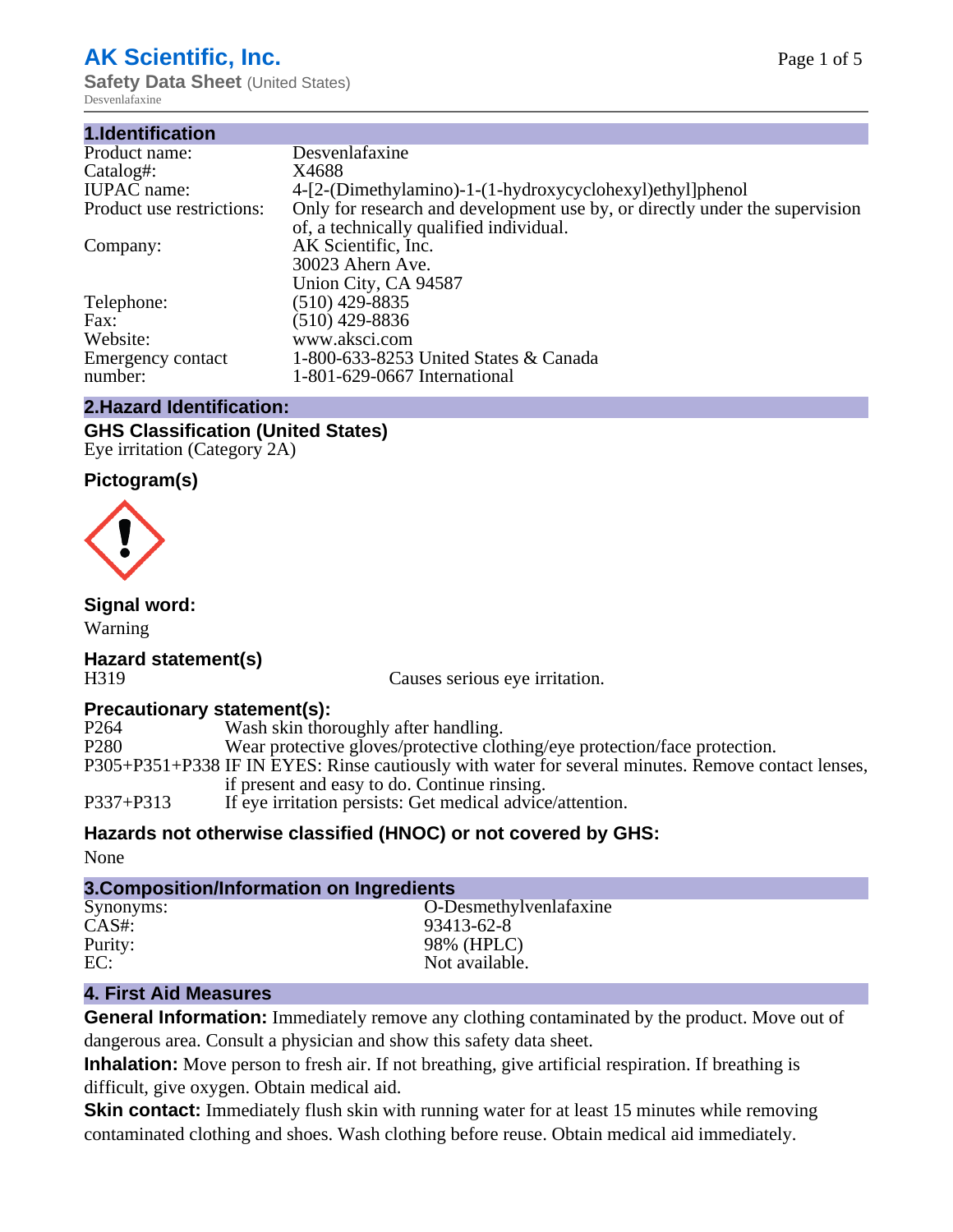**Eye contact:** Immediately flush open eyes with running water for at least 15 minutes. Obtain medical aid immediately.

**Ingestion:** Do NOT induce vomiting without medical advice. Rinse mouth with water. Never administer anything by mouth to an unconscious person. Obtain medical aid immediately.

**Most important symptoms and effects, both acute and delayed:** No further information available. Please see sections 2 and 11.

**Indication of any immediate medical attention and special treatment needed:** No further information available.

## **5. Fire Fighting Measures**

**Suitable extinguishing media:** Use water spray, dry chemical, carbon dioxide, or chemical foam. **Specific hazards arising from the chemical:** Carbon oxides, Nitrogen oxides.

**Advice for firefighters:** As in any fire, wear a NIOSH-approved or equivalent, pressure-demand, self-contained breathing apparatus and full protective gear. During a fire, irritating and highly toxic gases may be generated by thermal decomposition or combustion.

## **6. Accidental Release Measures**

**Personal precautions, protective equipment and emergency procedures:** Wear protective equipment and keep unprotected personnel away. Ensure adequate ventilation. Remove all sources of ignition. Prevent further leak or spill if safe to do so. For personal protective equipment, please refer to section 8.

**Environmental precautions:** Do not let product enter drains, other waterways, or soil.

**Methods and materials for containment and cleaning up:** Prevent further leak or spill if safe to do so. Vacuum, sweep up, or absorb with inert material and place into a suitable disposal container. Consult local regulations for disposal. See section 13 for further disposal information.

## **7. Handling and Storage**

**Precautions for safe handling:** Avoid contact with skin, eyes, and personal clothing. Wash hands thoroughly after handling. Avoid breathing fumes. Use only with adequate ventilation. Wear suitable protective clothing, gloves, and eye/face protection. Keep away from sources of ignition. Minimize dust generation and accumulation. Keep container tightly closed. Open and handle container with care. Do not eat, drink, or smoke while handling.

**Conditions for safe storage, including any incompatibilities:** Store in a tightly-closed container when not in use. Store in a cool, dry, well-ventilated area away from incompatible substances. Keep away from sources of ignition. ,Store long-term at 2-8°C.

## **8. Exposure Controls/Personal Protection**

## **Exposure limits:**

OSHA PEL: Not available. NIOSH REL: Not available.<br>ACGIH TLV: Not available. ACGIH TLV:

**Appropriate engineering controls:** Avoid contact with skin, eyes, and clothing. Wash hands before breaks and immediately after handling the product. Facilities storing or utilizing this material should be equipped with an eyewash fountain. Use adequate general and local exhaust ventilation to keep airborne concentrations low.

## **Personal protection**

Eyes: Based on an evaluation of the eye or face hazards present, wear chemical splash-resistant safety glasses or goggles with side protection. A face shield may be appropriate in some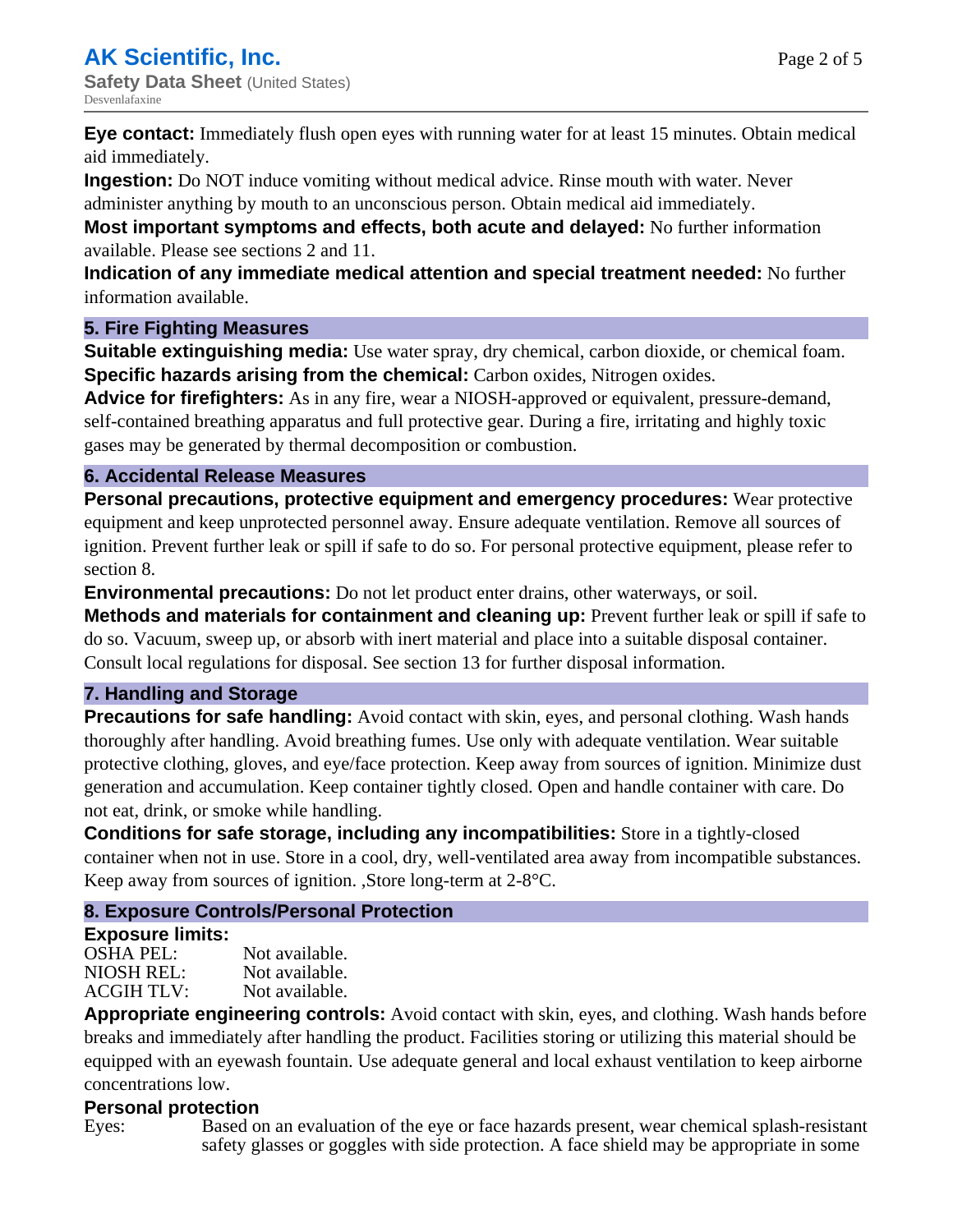|              | workplaces. Use eyewear tested and approved under appropriate government standards                     |
|--------------|--------------------------------------------------------------------------------------------------------|
|              | such as OSHA 29 CFR 1910.133 or EU EN166.                                                              |
| Hands:       | Wear gloves selected based on an evaluation of the possible hazards to hands and skin,                 |
|              | the duration of use, the physical conditions of the workplace, and the chemical resistance             |
|              | and physical properties of the glove material.                                                         |
|              | Skin and body: Protective clothing must be selected based on the hazards present in the workplace, the |
|              | physical environment, the duration of exposure, and other factors. No fabric can provide               |
|              | protection against all potential hazards; therefore it is important to select the appropriate          |
|              | protective clothing for each specific hazard. At the minimum, wear a laboratory coat and               |
|              | close-toed footwear.                                                                                   |
| Respiratory: | Respirators are not a substitute for accepted engineering control measures such as                     |
|              | enclosure or confinement of the operation, general and local ventilation, and substitution             |
|              | of less toxic materials. When respiratory personal protective equipment is appropriate                 |
|              | based on an assessment of respiratory hazards in the workplace, use a NIOSH- or                        |

CEN-certified respirator.

#### **9. Physical and Chemical Properties**

Physical State:<br>
Molecular Formula:<br>
Molecular Formula:<br>
C16H25NO2 Molecular Formula: Molecular Weight: 263.38 Odor: Not available.<br>
Dependix of the Mot available.<br>
Not available. Boiling Point Range: Not available.<br>
Freezing/Melting Point: 219-227°C Freezing/Melting Point: Flash Point: Not available. Evaporation Rate:  $\frac{1}{2}$  Not available.<br>
Flammability(solid,gas): Please see section 2. Flammability(solid,gas):<br>Explosive limits: Please see section 2.1 and 2.2 and 2.2 and 2.2 and 2.2 and 2.2 and 2.2 and 2.2 and 2.2 and 2.2 and 2.2 and 2.2 and 2.2 and 2.2 and 2.2 and 2.2 and 2.2 and 2.2 and 2.2 and 2.2 and Explosive limits: Vapor Pressure: Not available.<br>
Vapor Density: Not available. Vapor Density: Solubility: Not available.<br>
Relative Density: Not available.<br>
Not available. Relative Density:<br>
Refractive Index:<br>
Not available.<br>
Not available. Refractive Index: Volatility: Not available.<br>
Not available. Not available. Auto-ignition Temperature: Decomposition Temperature: Not available. Partition Coefficient: Not available.

Not available.<br>Not available.

#### **10. Stability and Reactivity**

Reactivity: Not available. Possibility of hazardous reactions: Not available. Conditions to avoid:<br>
Incompatible materials:<br>
Strong oxidizing Hazardous decomposition products: Carbon oxides, Nitrogen oxides.

Chemical stability: Stable under recommended temperatures and pressures. Strong oxidizing agents.

#### **11. Toxicological Information**

RTECS# Not available.<br>Acute toxicity: Not available. Acute toxicity: Routes of exposure: Inhalation,eye contact,skin contact,ingestion. Symptoms related to the physical,chemical and toxicological characteristics:

# Skin contact may result in inflammation characterized by itching, scaling, reddening, blistering, pain or dryness. Eye contact may result in redness, pain or severe eye damage. Inhalation may cause irritation of the lungs and respiratory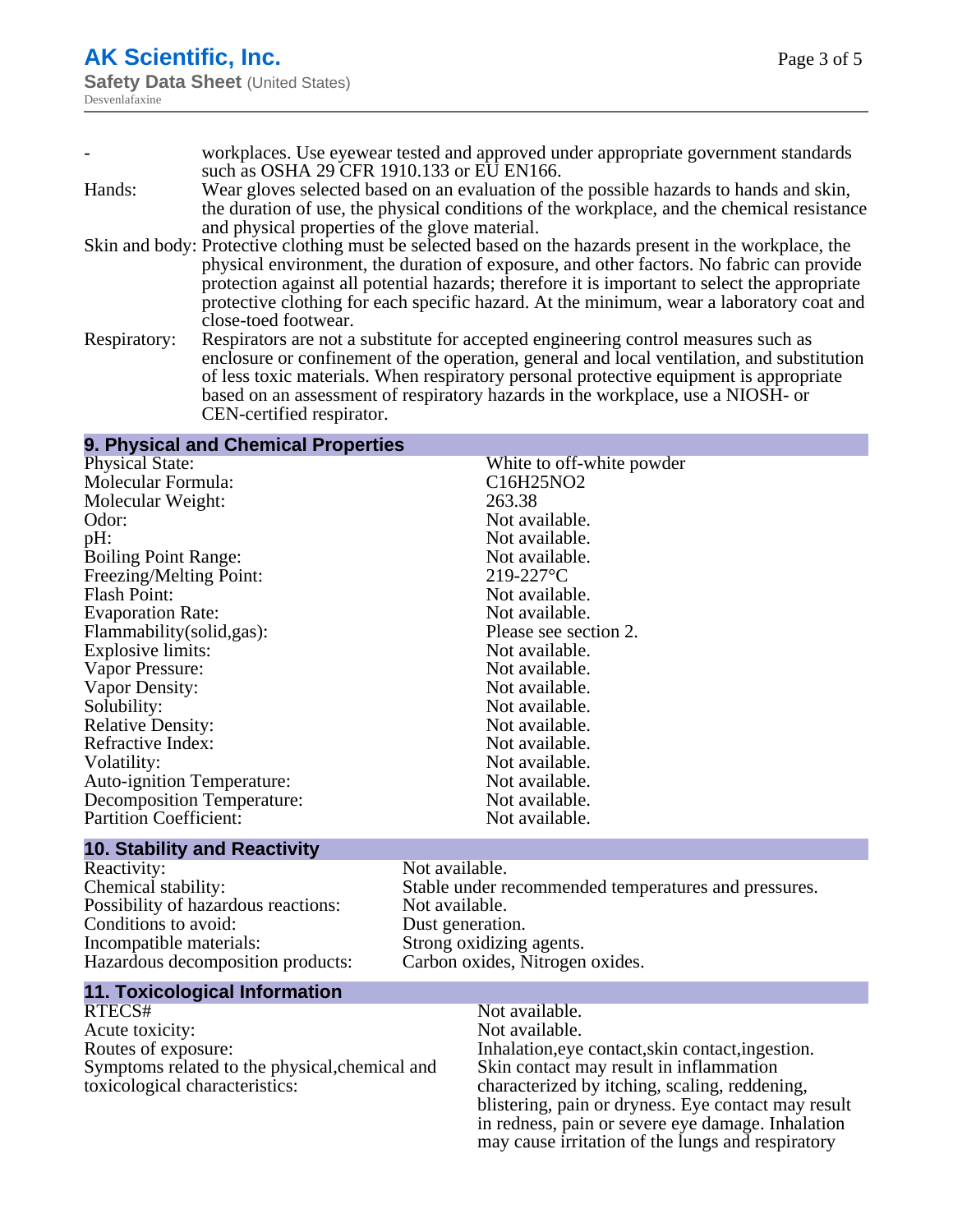system. Overexposure may result in serious illness or death.

#### **Carcinogenicity**

IARC: Not classified.<br>
NOTP: Not listed. Not listed. OSHA: Not listed. Acute toxic effects: Inflammation of the eye is characterized by redness, watering, and itching. Skin inflammation is characterized by itching, scaling, reddening, or, occasionally, blistering.

#### **12. Ecological Information**

| Not available. |
|----------------|
| Not available. |
| Not available. |
| Not available. |
| Not available. |
|                |

#### **13. Disposal Considerations**

Disposal of waste: Chemical waste generators must determine whether a discarded chemical is classified as hazardous waste. US EPA guidelines for the classification determination are listed in 40 CFR 261.3. Additionally, waste generators must consult state and local hazardous waste regulations to ensure complete and accurate classification. Observe all federal, state and local regulations when disposing of the substance.

Disposal of packaging: Do not reuse containers. Dispose of as unused product.

| <b>14. Transportation Information</b>                                                         |                |  |
|-----------------------------------------------------------------------------------------------|----------------|--|
| <b>DOT (United States)</b>                                                                    |                |  |
| UN number:                                                                                    | Not hazmat     |  |
| Proper shipping name:                                                                         | Not available. |  |
| Transport hazard class:                                                                       | Not available. |  |
| Packing group:                                                                                | Not available. |  |
| <b>IATA</b>                                                                                   |                |  |
| <b>UN Number:</b>                                                                             | Not DG         |  |
| Proper shipping name:                                                                         | Not available. |  |
| Transport hazard class:                                                                       | Not available. |  |
| Packing group:                                                                                | Not available. |  |
| $\mathbf{A} = \mathbf{B}$ and $\mathbf{A}$ and $\mathbf{B}$ and $\mathbf{A}$ and $\mathbf{A}$ |                |  |

#### **15. Regulatory Information TSCA (United States)**

This product is NOT on the EPA Toxic Substance Control Act (TSCA) inventory. The product is supplied solely for use in research and development by or under the supervision of a technically qualified individual as defined in 40 CFR § 720 et seq. The health risks have not been fully determined. Any information that is or becomes available will be supplied on the SDS.

| California Proposition 65: | Not Available |  |
|----------------------------|---------------|--|
| <b>NFPA Rating:</b>        | Health:       |  |
|                            | Flammability: |  |
|                            | Instability:  |  |
|                            |               |  |

# **16. Additional Information**

Revision Date: 02/25/2019